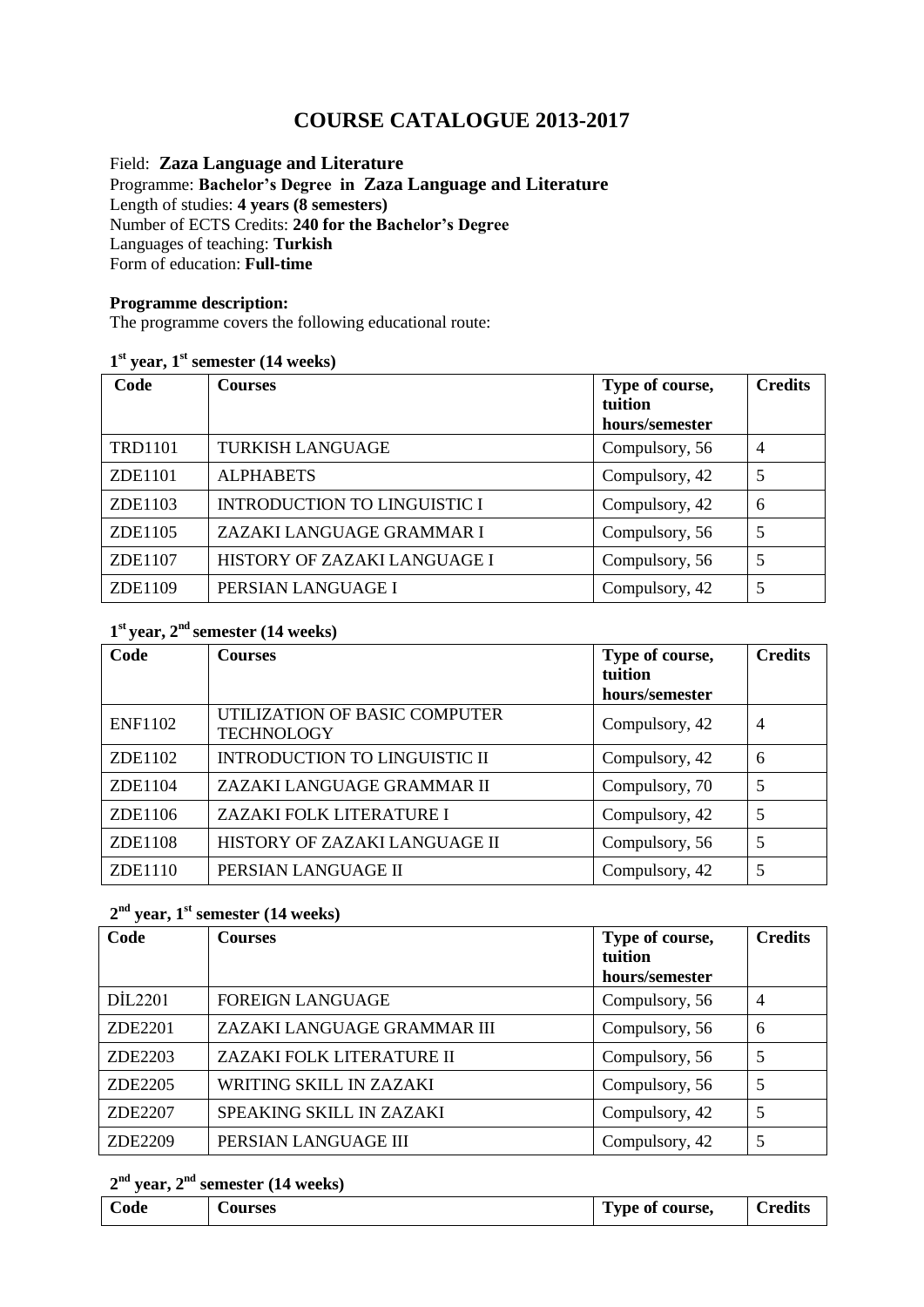|         |                                     | tuition<br>hours/semester       |   |
|---------|-------------------------------------|---------------------------------|---|
| ZDE2202 | ZAZAKI LANGUAGE GRAMMAR IV          | Compulsory, 56                  | 5 |
| ZDE2204 | ZAZAKI FOLK LITERATURE III          | Compulsory, 42                  | 5 |
| ZDE2206 | PHONETIC TRANSCRIPTION              | Compulsory, 56                  | 5 |
| ZDE2208 | NORTH, SOUTH AND CENTRAL DIALECTS I | Compulsory, 56                  | 5 |
| ZDE2210 | PERSIAN LANGUAGE IV                 | Compulsory, 42                  | 5 |
| ZDE2221 | OTTOMAN TURKISH I                   | Elective (1 out of<br>$3)$ , 42 | 5 |
| ZDE2223 | SELECTIONS FROM ZAZAKI DIVANS I     |                                 |   |
| ZDE2225 | KURDISH (KURMANJI) GRAMMAR I        |                                 |   |

# **3 rd year, 1 st semester (14 weeks)**

| Code    | <b>Courses</b>                                         | Type of course,<br>tuition      | <b>Credits</b> |
|---------|--------------------------------------------------------|---------------------------------|----------------|
|         |                                                        | hours/semester                  |                |
| AİT3301 | ATATURK'S PRINCIPLES AND THE HISTORY<br>OF REVOLUATION | Compulsory, 56                  | $\overline{4}$ |
| ZDE3301 | ZAZAKI LANGUAGE GRAMMAR V                              | Compulsory, 56                  | 6              |
| ZDE3303 | ZAZAKI FOLK LITERATURE IV                              | Compulsory, 56                  | 5              |
| ZDE3305 | ZAZAKI CHILD LITERATURE I                              | Compulsory, 56                  | 5              |
| ZDE3321 | OTTOMAN TURKISH II                                     |                                 |                |
| ZDE3323 | SELECTIONS FROM ZAZAKI DIVANS II                       | Elective (1 out of<br>$3)$ , 42 | 5              |
| ZDE3325 | KURDISH (KURMANJI) GRAMMAR II                          |                                 |                |
| ZDE3327 | NORTH, SOUTH AND CENTRAL DIALECTS II                   |                                 |                |
| ZDE3329 | PERSIAN ORTHOGRAPHY I                                  | Elective (1 out of<br>$3)$ , 42 | 5              |
| ZDE3331 | ELEMENTARY TEXTS IN PERSIAN                            |                                 |                |

# **3 rd year, 2 nd semester (14 weeks)**

| Code           | <b>Courses</b>                                           | Type of course,                 | <b>Credits</b> |
|----------------|----------------------------------------------------------|---------------------------------|----------------|
|                |                                                          | tuition<br>hours/semester       |                |
| ZDE3302        | ZAZAKI LANGUAGE GRAMMAR VI                               | Compulsory, 70                  | 7              |
| ZDE3304        | ZAZAKI FOLK LITERATURE V                                 |                                 |                |
| ZDE3306        | ZAZAKI CHILD LITERATURE II                               |                                 |                |
| <b>SEÇ3302</b> | SELECTIVE COURSES (3 COURSE WILL BE<br><b>SELECTED</b> ) |                                 |                |
|                |                                                          |                                 |                |
|                | Elective Courses                                         |                                 |                |
| ZDE3322        | HISTORY OF IRANIAN LITERATURE I                          |                                 | 5              |
| ZDE3324        | PERSIAN ORTHOGRAPHY II                                   | Elective (1 out of<br>$3)$ , 42 |                |
| ZDE3326        | <b>NOVEL ANALYSIS</b>                                    |                                 |                |
| ZDE3328        | <b>LEXIOGRAPHY</b>                                       |                                 | 5              |
| ZDE3330        | KURDISH (KURMANJI) GRAMMAR III                           | Elective (1 out of<br>$3)$ , 42 |                |
| ZDE3332        | <b>SELECTIONS FROM KURDISH DIVANS</b>                    |                                 |                |
| ZDE3334        | <b>READING IN PERSIAN I</b>                              | Elective (1 out of              | 5              |